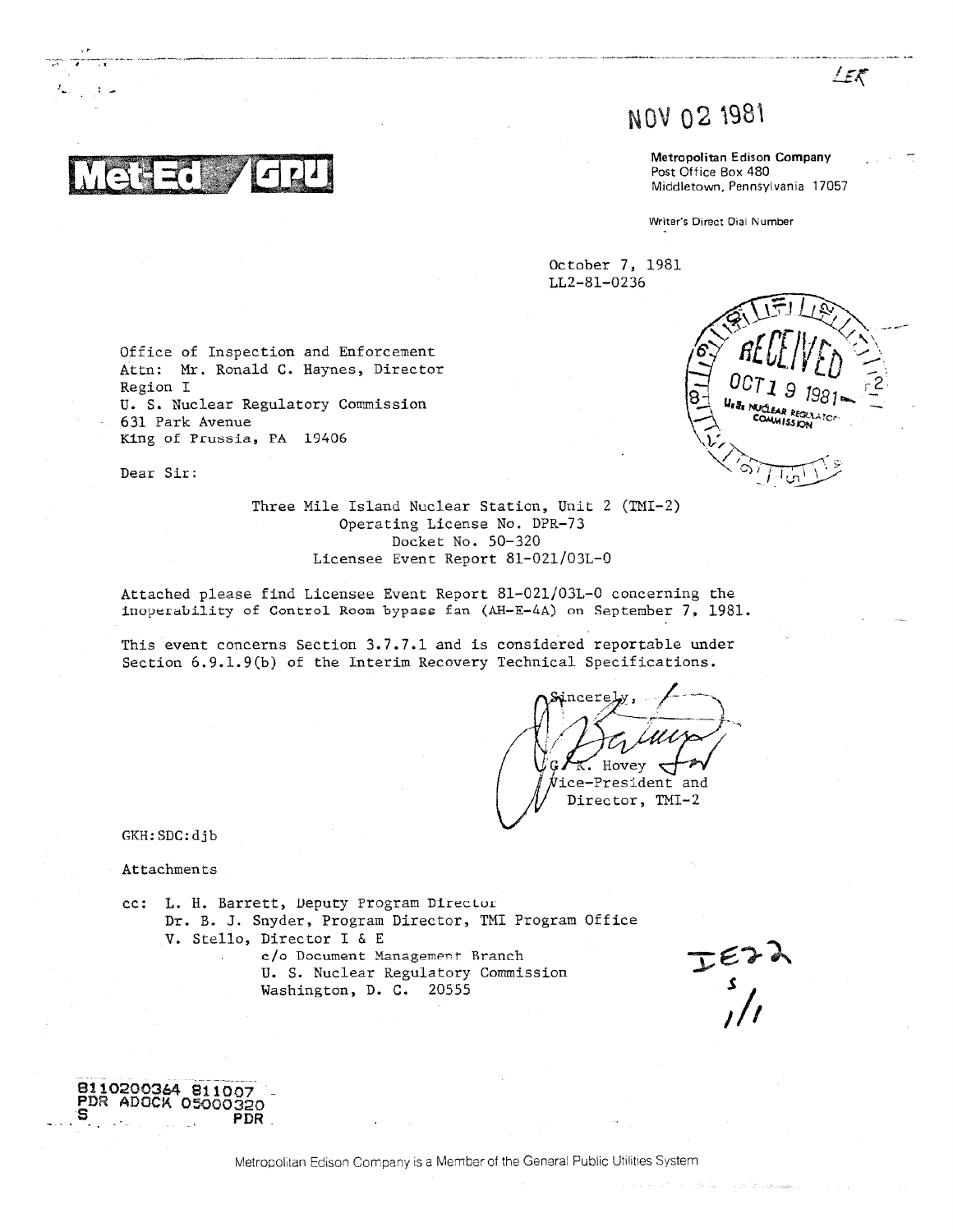| <b>T. NHÙ POHLI 356</b><br>$(7-77)$<br>LICENSEE EVENT REPORT                                                                                                                                                                                                                                                                       | U.S. NUCLEAR REGULATORY COMMISSION<br>Attachment 1<br>LL2-81-0236           |
|------------------------------------------------------------------------------------------------------------------------------------------------------------------------------------------------------------------------------------------------------------------------------------------------------------------------------------|-----------------------------------------------------------------------------|
| CONTROL BLOCK:<br>$\left(1\right)$<br>(PLEASE PRINT OR TYPE ALL REQUIRED INFORMATION)                                                                                                                                                                                                                                              |                                                                             |
| $\frac{\log_{10} 1 - 0}{25}$ $\frac{0}{26}$<br>$ 0\rangle$<br>lo.<br>(2)<br>ΙOΞ<br>0                                                                                                                                                                                                                                               | (5)                                                                         |
| CON'T<br>REPORT L $\bigcirc$ 0 15 10 10 13 12 10 0 19 10 17 8 11 $\bigcirc$ 1 10 0 7 8 1 $\bigcirc$ 10 17 8 1 $\bigcirc$ 10 10 17 8 1 $\bigcirc$ 10 10 17 8 1 $\bigcirc$ 10 10 17 8 1 $\bigcirc$ 10 10 17 8 1 $\bigcirc$ 10 10 17 8 1 $\bigcirc$ 10 10 17 8 1 $\bigcirc$ 10 10 17 8 1 $\$<br>$\circ$<br>$\vert$ 1                  |                                                                             |
| EVENT DESCRIPTION AND PROBABLE CONSEQUENCES (10)<br>During the performance of Surveillance Procedure 4303-R25, Control Room Emergency<br>$0$   $2$                                                                                                                                                                                 |                                                                             |
| Ventilation Performance Analysis, the manual inlet damper to the Control Room By-Pass<br>$0 \mid 3$                                                                                                                                                                                                                                |                                                                             |
| Supply Fan (AH-E-4A) failed closed due to a loose set screw on the operating arm.<br>$\boxed{0}$ $\boxed{4}$                                                                                                                                                                                                                       |                                                                             |
| The failed damper rendered fan AH-E-4A inoperable, therefore placing the unit in<br>$0 \mid 5$                                                                                                                                                                                                                                     |                                                                             |
| the action statement of Tech. Spec. 3.7.7.1. This event had no effect on the plant,<br>$0$ 6                                                                                                                                                                                                                                       |                                                                             |
| its operation, or the health and safety of the public.<br>$0\vert 7$                                                                                                                                                                                                                                                               |                                                                             |
| 8                                                                                                                                                                                                                                                                                                                                  | 80                                                                          |
| 8<br>9<br>COMP.<br><b>SYSTEM</b><br>CAUSE<br>CAUSE<br>VALVE<br>SUBCODE<br>COMPONENT CODE<br><b>SUBCODE</b><br>SUBCODE<br>CODE<br>cope<br>(15<br>9<br>19<br>12<br>18<br><b>OCCURRENCE</b><br>SEQUENTIAL<br>REPORT                                                                                                                   | D(16)<br><b>REVISION</b>                                                    |
| LER/RO EVENT YEAR<br>REPORT NO.<br>CODE<br>TYPE<br>17<br>REPORT<br>L<br>0<br>NUMBER<br>28<br>PRIME COMP.<br>NPRD-4<br>ATTACHMENT<br>SUBMITTED<br>ACTION FUTURE<br>TAKEN ACTION<br>EFFECT<br>ON PLANT<br>SHUTDOWN<br>METHOD<br>HOURS $(22)$<br>FORM SUB.<br><b>SUPPLIER</b><br>(21)<br>Z<br><b>U</b><br>Z(20)<br>$^{(23)}$<br>Z(19) | NO.<br>0<br>32<br>COMPONENT<br><b>MANUFACTURER</b><br>х<br>(25)<br>26<br>44 |
| CAUSE DESCRIPTION AND CORRECTIVE ACTIONS (27)<br>The cause was a result of a loose set screw on the manual actuation control arm<br>$1$ 0                                                                                                                                                                                          |                                                                             |
| which allowed the damper to close independently of the control arm position.<br>$\overline{1}$                                                                                                                                                                                                                                     | The                                                                         |
| damper linkage was aligned and the set screw tightened. The associated control<br>$1 \mid 2$                                                                                                                                                                                                                                       |                                                                             |
| arm set screw for the manual damper associated with fan AH-E-4B was also checked.<br>3                                                                                                                                                                                                                                             |                                                                             |
| 4                                                                                                                                                                                                                                                                                                                                  |                                                                             |
| 9<br>8<br>METHOD OF<br>DISCOVERY<br><b>FACILITY</b><br>(30)<br>DISCOVERY DESCRIPTION (32)<br><b>UTHER STATUS</b><br>% POWER<br><b>STATUS</b><br>Personnel observation during surveillande<br>Recovery Mode<br>А<br>31)<br>29<br>5                                                                                                  | 80<br>80                                                                    |
| - 9<br>10<br>13<br>44<br>45<br>8<br>12<br>46<br>CONTENT<br><b>ACTIVITY</b><br>AMOUNT OF ACTIVITY (35)<br>LOCATION OF RELEASE <sup>(36)</sup><br>RELEASED_OF RELEASE<br>N/A<br>N/A<br>Z<br>33<br>6<br>45<br>10<br>9<br>44<br>11                                                                                                     | 80                                                                          |
| PERSONNEL EXPOSURES<br>DESCRIPTION (39)<br>TYPE<br>NUMBER.<br>N/A<br>37<br>$\left(38\right)$<br>0<br>$0+0$<br>z<br>7                                                                                                                                                                                                               |                                                                             |
| 1<br>13<br>8<br>9<br>11<br>12<br>PERSONNEL INJURIES<br>DESCRIPTION <sup>(41)</sup>                                                                                                                                                                                                                                                 | 80                                                                          |
| <b>NUMBER</b><br>N/A<br>0<br>0.<br>10<br>[(40)<br>8<br>12<br>9<br>11                                                                                                                                                                                                                                                               | 80                                                                          |
| LOSS OF OR DAMAGE TO FACILITY (43)<br><b>TYPE</b><br>DESCRIPTION<br>N/A<br>z<br>1(42<br>9                                                                                                                                                                                                                                          |                                                                             |
| 8<br>9<br>10<br><b>PUBLICITY</b><br>DESCRIPTION <sup>(45)</sup><br>ISSUED                                                                                                                                                                                                                                                          | 80<br>NRC USE ONLY<br>Ø                                                     |
| N/A<br>N<br>(44<br>$\mathbf{2}$<br>0<br>69<br>68<br>8110200368 811007                                                                                                                                                                                                                                                              | $-92$<br>80.5                                                               |
| PDR ADOCK 05000320<br>PHONE: (717) 948-8461<br>Steven D. Chaplin<br>PDR                                                                                                                                                                                                                                                            | o<br>a.<br>O                                                                |